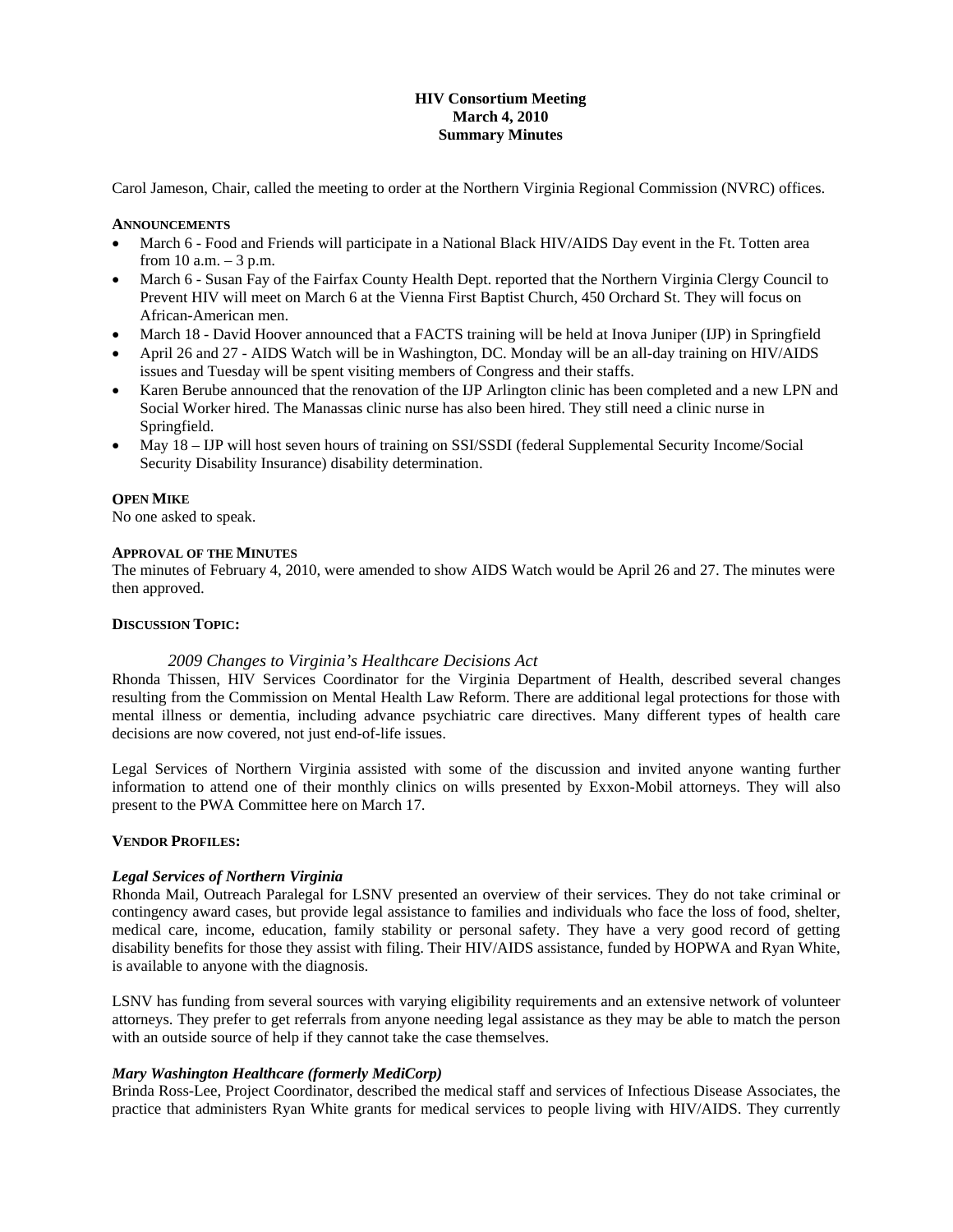have 267 HIV clients, ranging in age from  $18 - 72$ . Their patients can access some assistance for co-payments and for transportation through Mary Washington Hospital.

### **ADMINISTRATIVE AGENT REPORT**

Michelle Simmons of NVRC, asked for reconsideration of some of the spending allocations made last year for the coming year. She reported that a review of preliminary financial information at the end of the Part A grant year showed rapid and dramatic growth spending in pharmaceutical assistance and co-payment assistance. Rhonda Thissen reported that the SPAP, the State Pharmaceutical Assistance Program, has been cut in the upcoming Virginia budget, resulting in the transfer of 65 SPAP clients to ADAP. This is the time of the year that the Planning Council expects adjustments to allocations.

# Motion #1:

David Hoover moved that the sense of this meeting was that funds should be reallocated into co-payment assistance and that the Consortium empowers the Executive Committee to make the detailed and final decisions. Bob Atkins seconded. The motion as passed with one abstention and no negative votes.

Michelle also reported that requests to vendors for estimated year-end financial needs resulted in requests for an additional \$750,000 but anticipated returns of only \$250,000. The final budget reallocation request must be reported to HAHSTA, DC's HIV/AIDS, Hepatitis, Sexually Transmitted Infections, and TB Administration by March 15.

The contractors meeting to consider CAREWare software, cancelled due to snow February 15, has not been rescheduled. The Virginia Department of Health will be requesting Technical Assistance from HRSA through their Project Officer. The contractors meeting will be rescheduled once we know when that site visit will take place.

### **PLANNING COUNCIL REPORT**

David Hoover recognized the other members from Northern Virginia: Wade MeNear, Keith Callahan, and Robert Smith. Laurence Smith is the new chair of the Planning Council. There was a new member orientation all day this past Saturday. Jurisdictions are no longer allocated seats. People from Virginia are welcome to apply, but formal appointments are made by the DC Mayor's office. Standards for Primary Care, citing sources of national standards, were adopted although some revisions will be submitted. Medical Case Management standards will be considered next. Michelle Simmons will send out the preliminary guidance again. The Northern Virginia vendors offering Medical Case Management will be asked to work with Julia Hildalgo, our Quality Consultant, to compare these to Virginia's Part B Medical Case Management standards.

Carol Jameson asked for a discussion at the next Consortium meeting on how to support their work so more Virginia input goes into Planning Council decisions.

# **COMMITTEE REPORTS**

#### *Primary Care Committee*

Beth Robinson, the new Chair, will discuss with Jane Beddoe the possibility of a joint meeting with Case Management.

#### *Incarceration Committee*

Dave Coman, Chair, announced that they will meet immediately after the Consortium.

### *PWA Committee*

Robert Smith, Chair, requested all providers to help invite women to join this committee. There are currently no female members.

#### Motion #2:

Ron Scheraga submitted the committee's motion "Amend the Bylaws in all respects to replace "PWA" (People with AIDS) in the name of the committee be changed to "PLWH" (People Living with HIV)." Since notice of changes to the Bylaws must be given in the call to any meeting where such changes will be considered, this item will be placed on the agenda of the April 1 meeting of the Consortium.